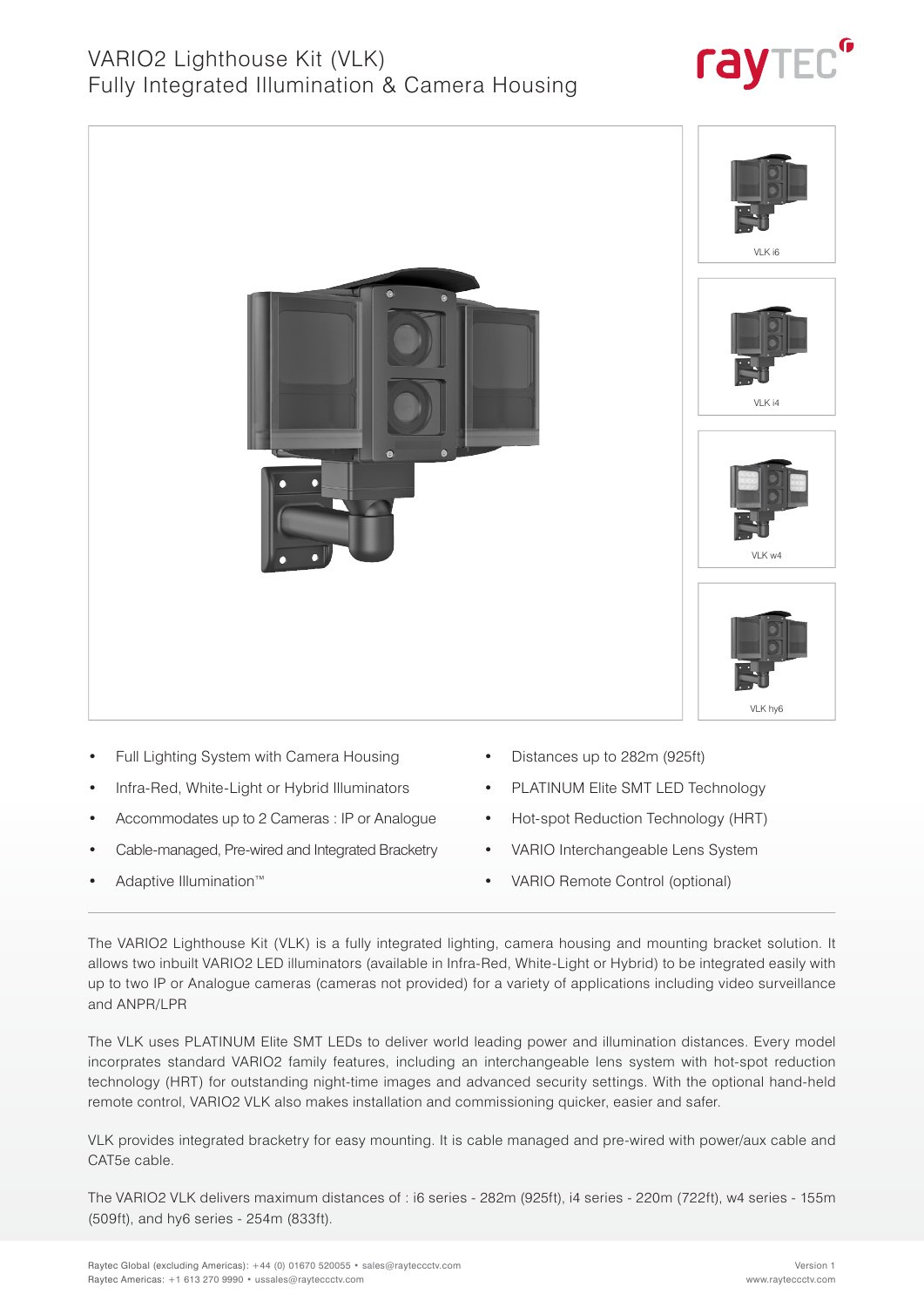# Product Dimensions

#### External Dimensions





#### Internal Camera Space Dimensions (mounting plates provided)

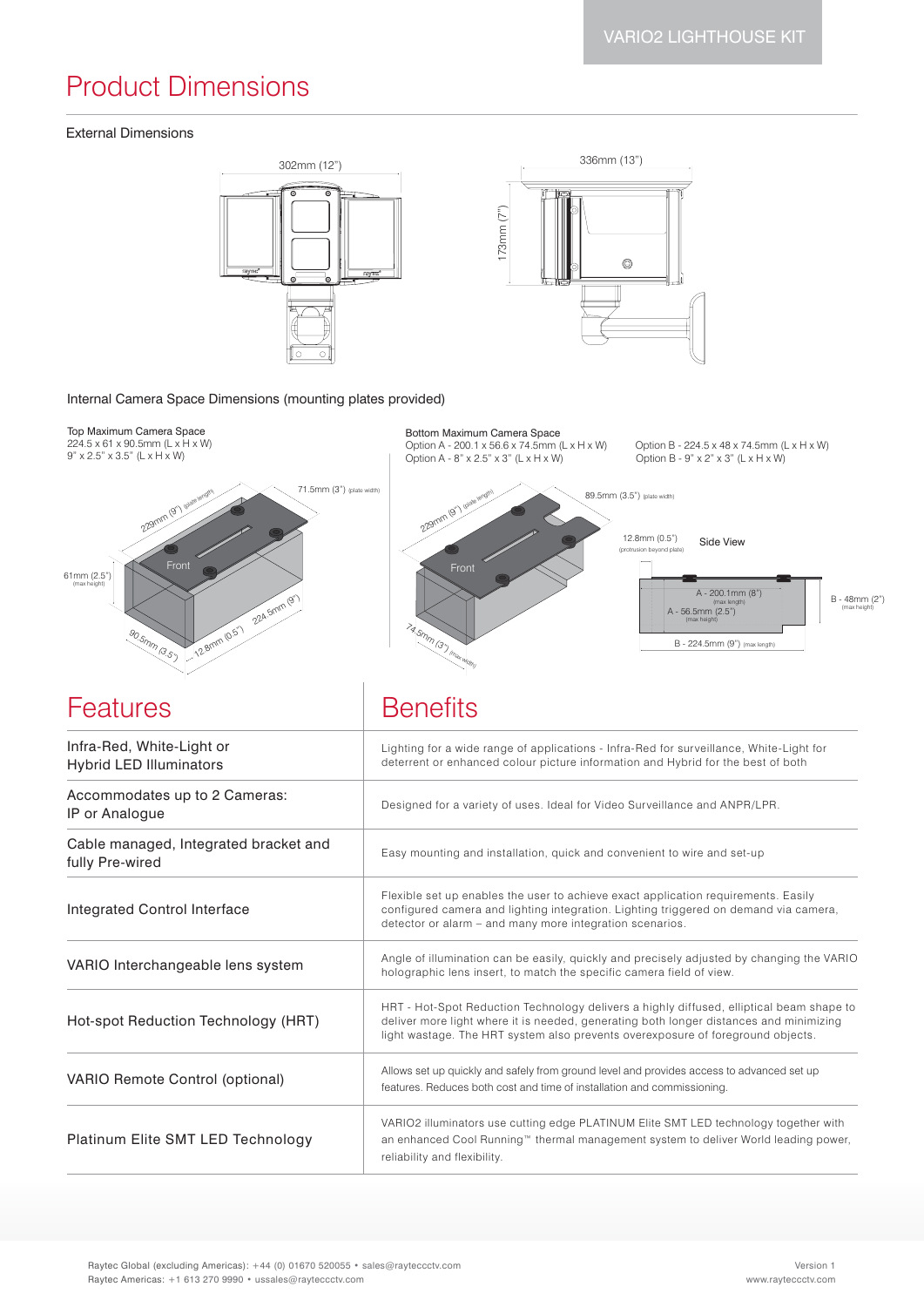# Technical Specifications

### Illuminator

| Model                                      | VLK-i6                                                                                                                                             | VLK-i4                                                                   | VLK-w4                                                                   | VLK-hy6                                                                  |
|--------------------------------------------|----------------------------------------------------------------------------------------------------------------------------------------------------|--------------------------------------------------------------------------|--------------------------------------------------------------------------|--------------------------------------------------------------------------|
| Max Distance                               | 282m (925ft)                                                                                                                                       | 220m (722ft)                                                             | 155m (509ft)                                                             | 254m (833ft)                                                             |
| Consumption                                | 61W (inc approx. Camera 6W<br>and Camera heater 5W)<br>25W per LED panel                                                                           | 37W (inc approx. Camera 6W<br>and Camera heater 5W)<br>13W per LED panel | 59W (inc approx. Camera 6W<br>and Camera heater 5W)<br>24W per LED panel | 53W (inc approx. Camera 6W<br>and Camera heater 5W)<br>21W per LED panel |
| Input                                      | 15 - 24V AC/DC                                                                                                                                     |                                                                          |                                                                          | 24V DC                                                                   |
| <b>LED Type</b>                            | <b>PLATINUM Elite SMT LEDs</b>                                                                                                                     |                                                                          | <b>PLATINUM Elite</b><br>twin-core SMT LEDs                              |                                                                          |
| Number of LEDs                             | 24                                                                                                                                                 | 18                                                                       | 24                                                                       | 12x Infra-Red,<br>12 x White-Light                                       |
| Wavelength                                 | 850nm                                                                                                                                              | 850nm<br>(940nm options available)                                       | White-Light                                                              | 850nm and White-Light                                                    |
| <b>Total Lumens</b>                        | n/a                                                                                                                                                | n/a                                                                      | 3726lm                                                                   | 2980lm                                                                   |
| Colour Temp                                | n/a                                                                                                                                                | n/a                                                                      | 6000K $\sim$                                                             | 6000K $\sim$                                                             |
| Colour Reproduction Index                  | n/a                                                                                                                                                | n/a                                                                      | > 70                                                                     | > 70                                                                     |
| <b>Illumination Angle</b>                  | Standard pack includes 10 circular+ 35 x 10 (fitted as standard) and 60 x 25 elliptical lenses<br>Additional optional lenses: 80 x 30 and 120 x 50 |                                                                          |                                                                          |                                                                          |
| <b>Beam Shape</b>                          | Elliptical with HRT (Hot-spot Reduction Technology)                                                                                                |                                                                          |                                                                          |                                                                          |
| Beam Angle System                          | VARIO Interchangeable Lens System                                                                                                                  |                                                                          |                                                                          |                                                                          |
| IP Rating                                  | <b>IP66</b>                                                                                                                                        |                                                                          |                                                                          |                                                                          |
| Temperature Range                          | $-50^{\circ}$ to $+50^{\circ}$ C (-58 to 122°F)                                                                                                    |                                                                          |                                                                          |                                                                          |
| Colour                                     | <b>Black</b>                                                                                                                                       |                                                                          |                                                                          |                                                                          |
| Weight                                     | 5.4kg (12lbs) inc. wires and bracket                                                                                                               |                                                                          |                                                                          |                                                                          |
| Dimensions (LxWxH)                         | 336 x 302 x 173mm - excluding bracket (13.2" x 11.9" x 6.8" approx)                                                                                |                                                                          |                                                                          |                                                                          |
| Internal Camera<br><b>Space Dimensions</b> | See Page 2 Diagram                                                                                                                                 |                                                                          |                                                                          |                                                                          |
| <b>Drilling Dimensions</b>                 | 4 x M5 holes 40x62mm (1.57 x 2.44")                                                                                                                |                                                                          |                                                                          |                                                                          |
| Cable                                      | Cat5e 8 x 24AWG and Power/Aux 6-core                                                                                                               |                                                                          |                                                                          |                                                                          |
| Cable Length                               | 4m (13ft)                                                                                                                                          |                                                                          |                                                                          |                                                                          |
| <b>Bracketry</b>                           | Integrated wall bracket, cable managed and pre-wired as standard (Optional pole mount and wall mount brackets available)                           |                                                                          |                                                                          |                                                                          |
| Country of Manufacture                     | United Kingdom                                                                                                                                     |                                                                          |                                                                          |                                                                          |

### Integrated Command and Control Technology

| Integrated<br><b>Standard Features</b>                             | • Power adjust from 20-100%<br>• In-built photocell for automatic on/off operation<br>• Photocell following output<br>• Photocell sensitivity adjust<br>• Telemetry input<br>• LED status indicator provides status on performance<br>of the unit<br>• LED status indicator on/off<br>• Disable programming mode | 100-230V AC input                                                                                                                                        |
|--------------------------------------------------------------------|------------------------------------------------------------------------------------------------------------------------------------------------------------------------------------------------------------------------------------------------------------------------------------------------------------------|----------------------------------------------------------------------------------------------------------------------------------------------------------|
|                                                                    |                                                                                                                                                                                                                                                                                                                  | Max Consumption 100W                                                                                                                                     |
|                                                                    |                                                                                                                                                                                                                                                                                                                  | 24V Output                                                                                                                                               |
|                                                                    |                                                                                                                                                                                                                                                                                                                  | Cat5e Termination and connections for input/output                                                                                                       |
|                                                                    |                                                                                                                                                                                                                                                                                                                  | <b>POWERS</b> – The Open Lighting Standard                                                                                                               |
| <b>Advanced Features</b><br>(accessed via VARIO<br>remote control) | • Timer function (up to 30 mins)<br>• Telemetry control<br>• Remote Dimming<br>• Restore factory default settings<br>• Optional PIN to lock in settings and limit access<br>• Remote Control can be disabled for improved security                                                                               | Specifications and distances based on the POWERS lighting standard<br>For full POWERS data and A&E specifications please contact<br>sales@rayteccctv.com |

Optional VARIO PSU (to power VLK illuminators and cameras)